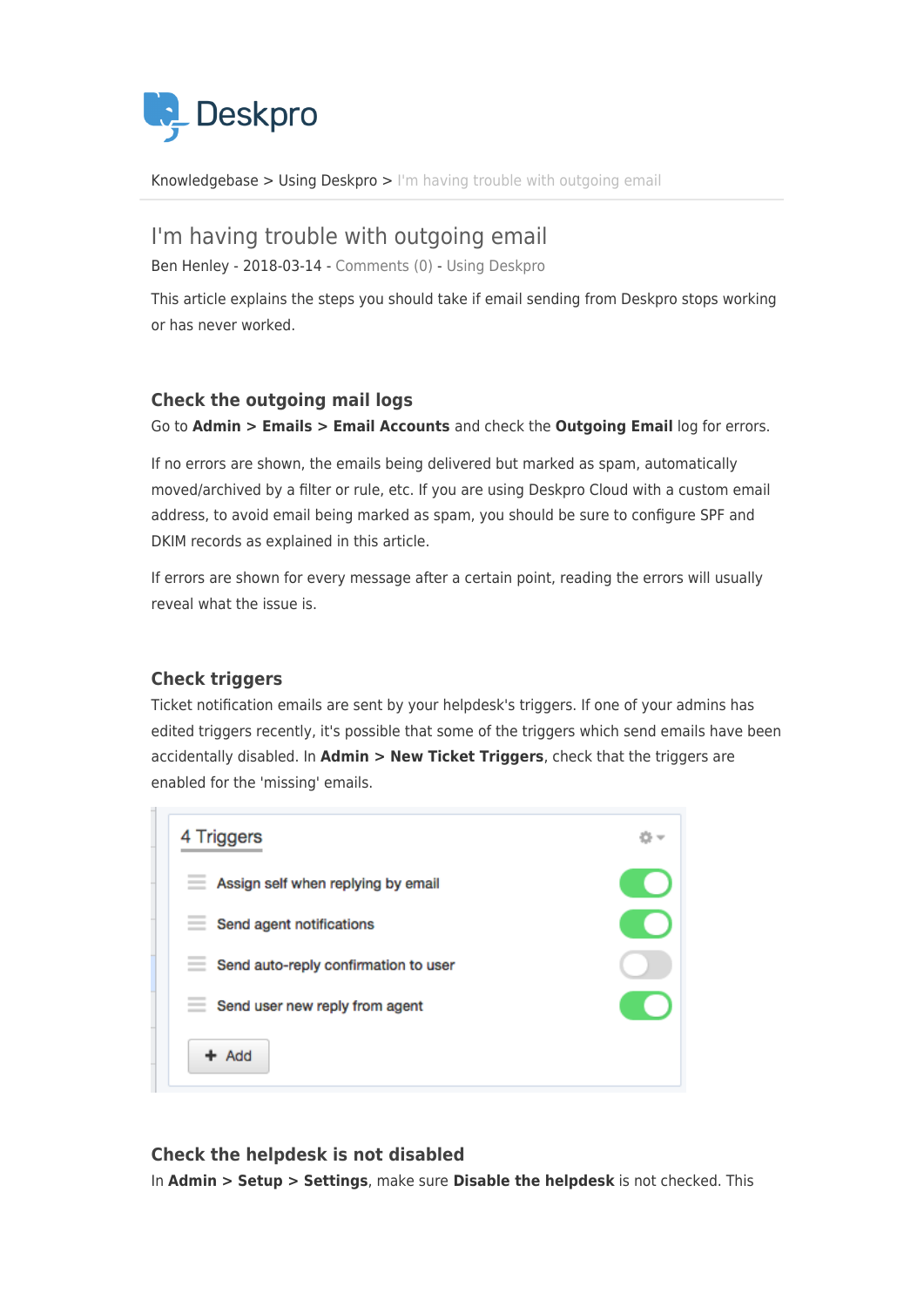setting disables the portal and suspends all email sending.

#### **Make sure you're testing sending to a non-agent account**

You can make yourself as an agent the 'user' of a ticket. However, if you reply to that ticket Deskpro won't send you an email (because notifications for your own actions are not enabled by default).

Make sure you're testing that email sending works to an email account that is not a Deskpro agent.

Alternatively, select the **All Actions** box in **Agent > Preferences > Ticket Notifications**:

| <b>My Events</b> |                    |                 |
|------------------|--------------------|-----------------|
|                  | <b>All Actions</b> | <b>Forwards</b> |
| My Own Actions   |                    |                 |

#### **Double-check the SMTP/Google credentials**

Make sure you are using the correct login details for the SMTP server or Gmail/Google Apps account.

If you are using Gmail or Google Apps with 2-step verification enabled, you must [make and](https://support.google.com/accounts/answer/185833?hl=en&topic=2784804&ctx=topic) [enter a custom app-specific password](https://support.google.com/accounts/answer/185833?hl=en&topic=2784804&ctx=topic), rather than the normal password.

#### **Check that service provider security measures aren't being triggered**

If you're using a hosted email service via POP/IMAP, sometimes the helpdesk's normal email activity can look like "unusual" or "suspicious" activity to the email provider. You may need to confirm with the provider that the activity was authorised. This can be an issue with Gmail/Google Apps and Outlook.com accounts.

#### **Check firewalls**

If you are sure the account credentials you are using are correct, but the Test Email button reports a failure, make sure that any firewalls or proxies are configured so that your Deskpro helpdesk is able to connect to your SMTP server.

This can be an issue if you are using Deskpro Cloud, or there is a firewall or other security software between your Deskpro Download installation and your SMTP server.

If Deskpro can't connect, you will see "Connection timed out" errors in the Deskpro Download detailed log.

If you are using Cloud, please support@deskpro.com to confirm the IP addresses that Deskpro will use to connect to your SMTP server, and which you will need to whitelist.